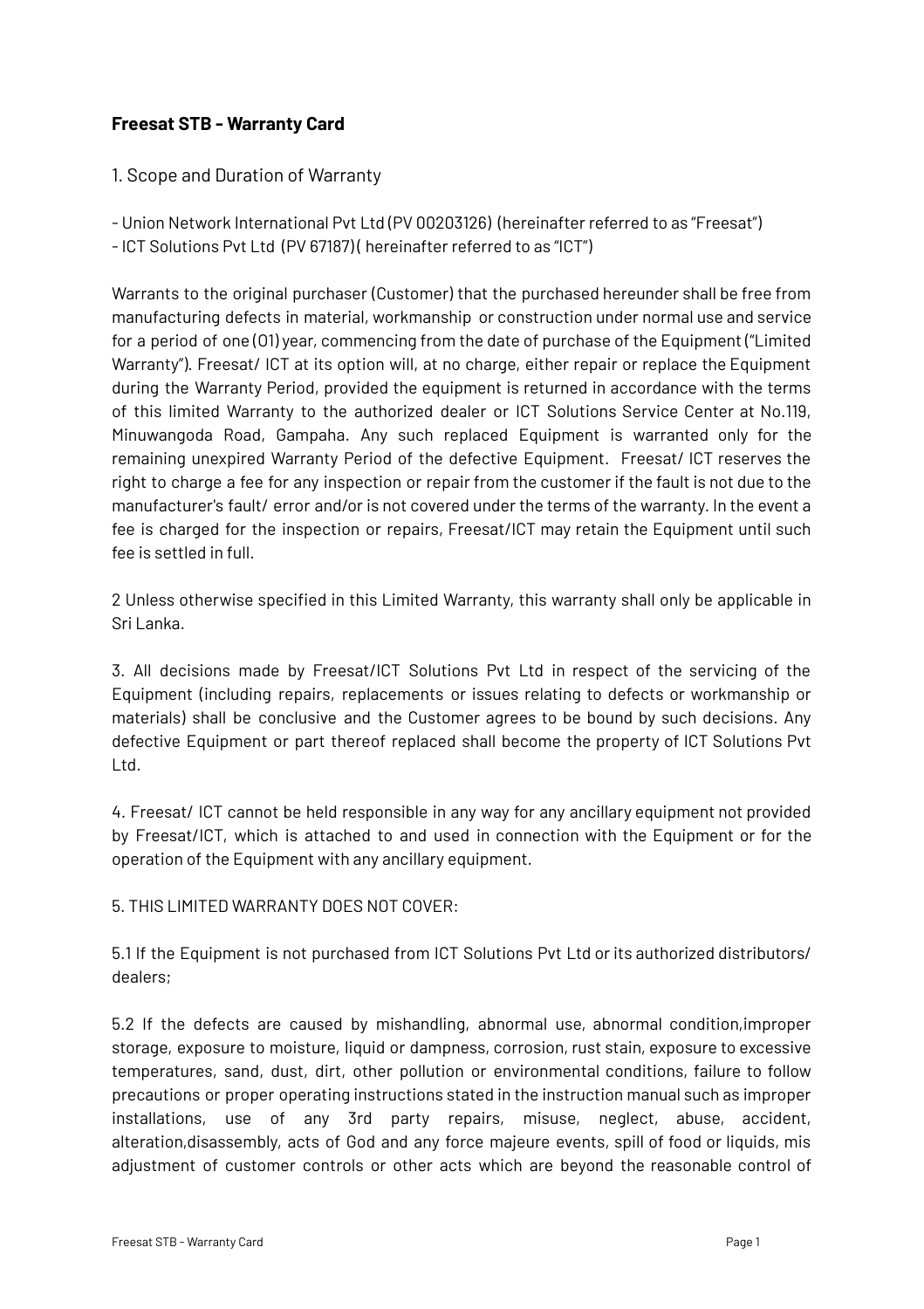Freesat, including deficiencies in consumable parts such as fuses and breakage or damage to antennas, unless directly by defects of materials or workmanship, and normal wear and tear of this Equipment, unsuitable electricity supply, animals or insects, faulty installation or caused by program, data, virus, spyware, Trojans, third-party software and/or other files;

5.3 If the warranty seal/sticker of this Equipment has been removed, defaced or altered rendering it difficult to identify this Equipment and its serial number;

5.4 Improper testing, operation, maintenance, installation or any alteration or modification of the Equipment:

5.5 If any alterations whatsoever had been effected this Limited Warranty regarding the year, month and date of purchase, the name of the Customer, the name of the dealer distributor, and the serial number;

5.6 If Freesat/ ICT was not notified by the Customer of the alleged defect, theft or malfunction of this Equipment during the Warranty Period;

5.7 If this Equipment was used in connection with an accessory not supplied by Freesat/ ICT, or used for purposes other than for which it is reasonably intended;

5.8 Scratches or damages to plastic surfaces and all other externally exposed parts that are due to normal Customer use;

5.9 Software supplied with the Equipment:

5.10 The Warranty card with the serial number sticker and the sub distributor/dealer stamp affixed is not returned together with the Equipment; All related and incidental costs incurred thereto (without limitation to spare part costs, maintenance cost, delivery etc.) shall be borne by the Customer.

5.11 Service visits during Warranty Period - In the event the Customer is required to pay a charge for the service visits, Freesat/ICT shall inform the Customer prior to undertaking such service visits.

6. THIS LIMITED WARRANTY BECOMES VOID IF:

6.1 The serial number or any of the warranty seals/stickers on the Equipment and/or accessories are altered defaced, broken or show evidence of tampering;

6.2 The accessories are used with an equipment or service other than the Equipment for which it is specified;

6.3 Any term contained in this Limited Warranty has been altered or modified in any way without prior written notice to Freesat ;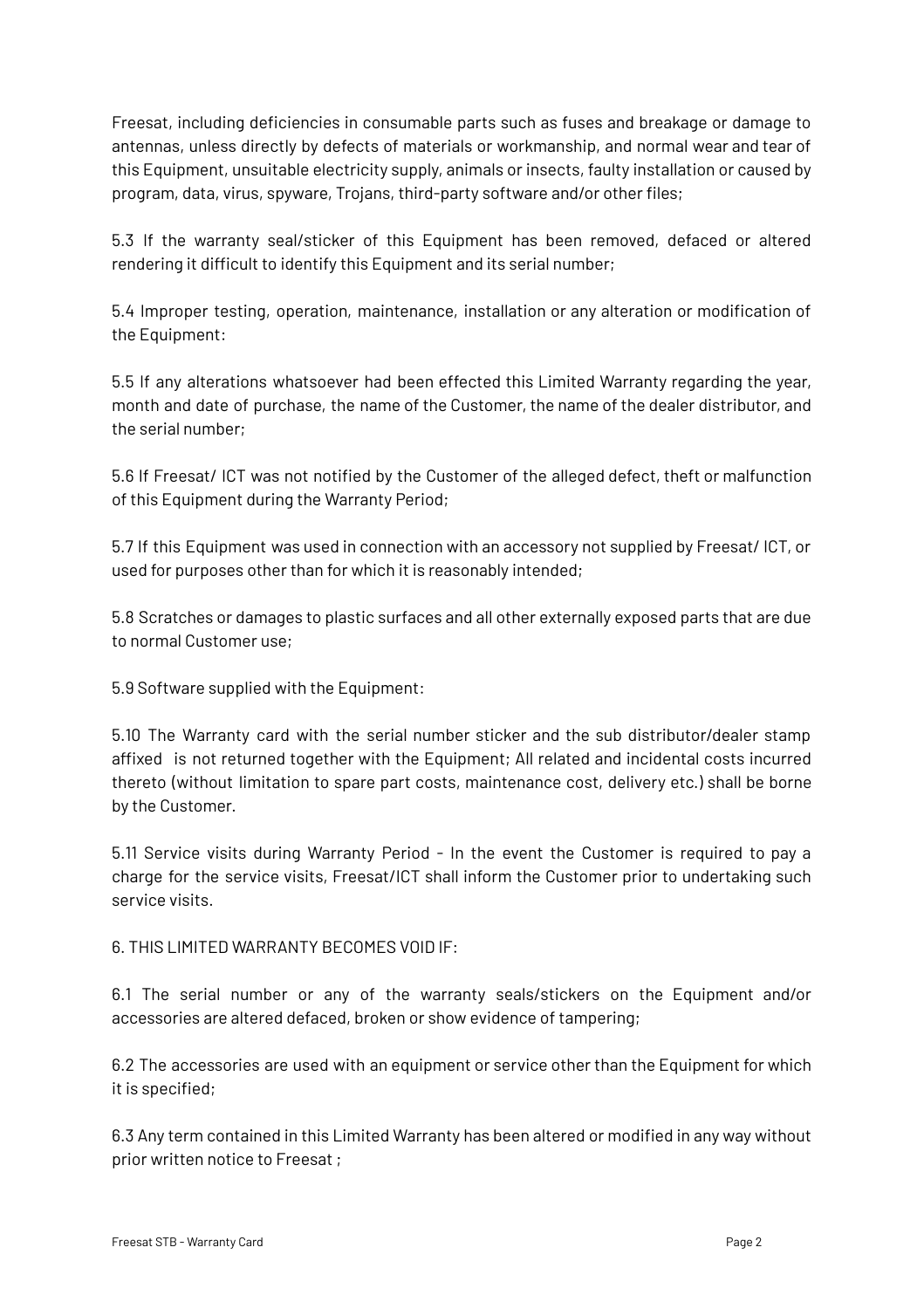6.4 The Equipment is used, or the benefit of this Limited Warranty is claimed outside Sri Lanka.

7. The Limited Warranty is extended by Freesat/ICT to the Original Purchaser (Customer) only and is not assignable or transferable to any subsequent purchasers/customers.

8. This Limited Warranty sets forth Freesat's/ ICT's responsibilities in relation to the warranty aspect of the Equipment.

9. To the extent allowed by Sri Lankan Law, the remedies in this Limited Warranty are the Customer's sole and exclusive remedies.

10. IN NO EVENT SHALL FREESAT/ ICT BE LIABLE FOR ANY DAMAGES IN EXCESS OF THE PURCHASE PRICE OF THE EQUIPMENT OR FOR ANY LOSS OF USE OF TIME, LOSS OF DATA, INCONVENIENCE. COMMERCIAL LOSS, LOSS OF PROFITS OR SAVINGS OR OTHER INCIDENTAL, INDIRECT, SPECIAL OR CONSEQUENTIAL DAMAGES (INCLUDING LOSS OF ANTICIPATED BENEFITS OR PROFITS). NO WARRANTY IS MADE AS TO AND FREESAT/ ICT ASSUMES NO RESPONSIBILITY AND LIABILITY FOR THE SATELLITE 'S RANGE AND COVERAGE, DESIGN, GRADE OF SERVICE, AUDIO QUALITY, EQUIPMENT COMPATIBILITY, SYSTEM DOWN TIME. THE EXTERNAL HOUSING AND COSMETIC PARTS SHALL BE FREE OF DEFECTS AT THE TIME OF SHIPMENT AND THEREFORE SHALL NOT BE COVERED UNDER THESE WARRANTY TERMS.

11. THIS LIMITED WARRANTY IS GIVEN IN LIEU OF ALL OTHER EXPRESS WARRANTIES AND CONDITIONS INCLUDING WITHOUT LIMITATION ANY IMPLIED WARRANTIES OR CONDITIONS OF MERCHANTABILITY QUALITY OR FITNESS FOR A PARTICULAR PURPOSE FOR THE DURATION OF THIS LIMITED WARRANTY, FREESAT / ICT ASSUMES NO LIABILITY FOR THE BREACH OF WARRANTY BEYOND CORRECTING THE BREACH IN THE MANNER DESCRIBED ABOVE. IN NO EVENT SHALL FREESAT/ ICT BE LIABLE FOR ANY CONSEQUENTIAL LOSS OR DAMAGES INCLUDING LOSS OF USE OR LOSS OF PROFITS RESULTING FROM THE EQUIPMENT OR TO THE FULL EXTENT SUCH MAY BE CLAIMED BY LAW.

12. EXCEPT AS PROVIDED IN THE LIMITED WARRANTY, NO OTHER WARRANTY EXPRESSED OR IMPLIED OR GUARANTEE GIVEN BY ANY OTHER PARTY IN RESPECT OF THE EQUIPMENT SHALL BIND FREESA/ICT.

13. The Customer shall be responsible for all charges incurred in returning the Equipment/ accessory.

14. If this Equipment is returned to any of the Freesat's / ICT's Technical Support Center after the expiration of the Warranty Period, normal service policies of Freesat/ICT (if applicable) shall apply (as communicated to the Customer from time to time) and the Customer shall be charged accordingly.

14.1 Freesat /ICT neither assumes for it any other obligation or liability beyond that which is expressly provided for in this Limited Warranty;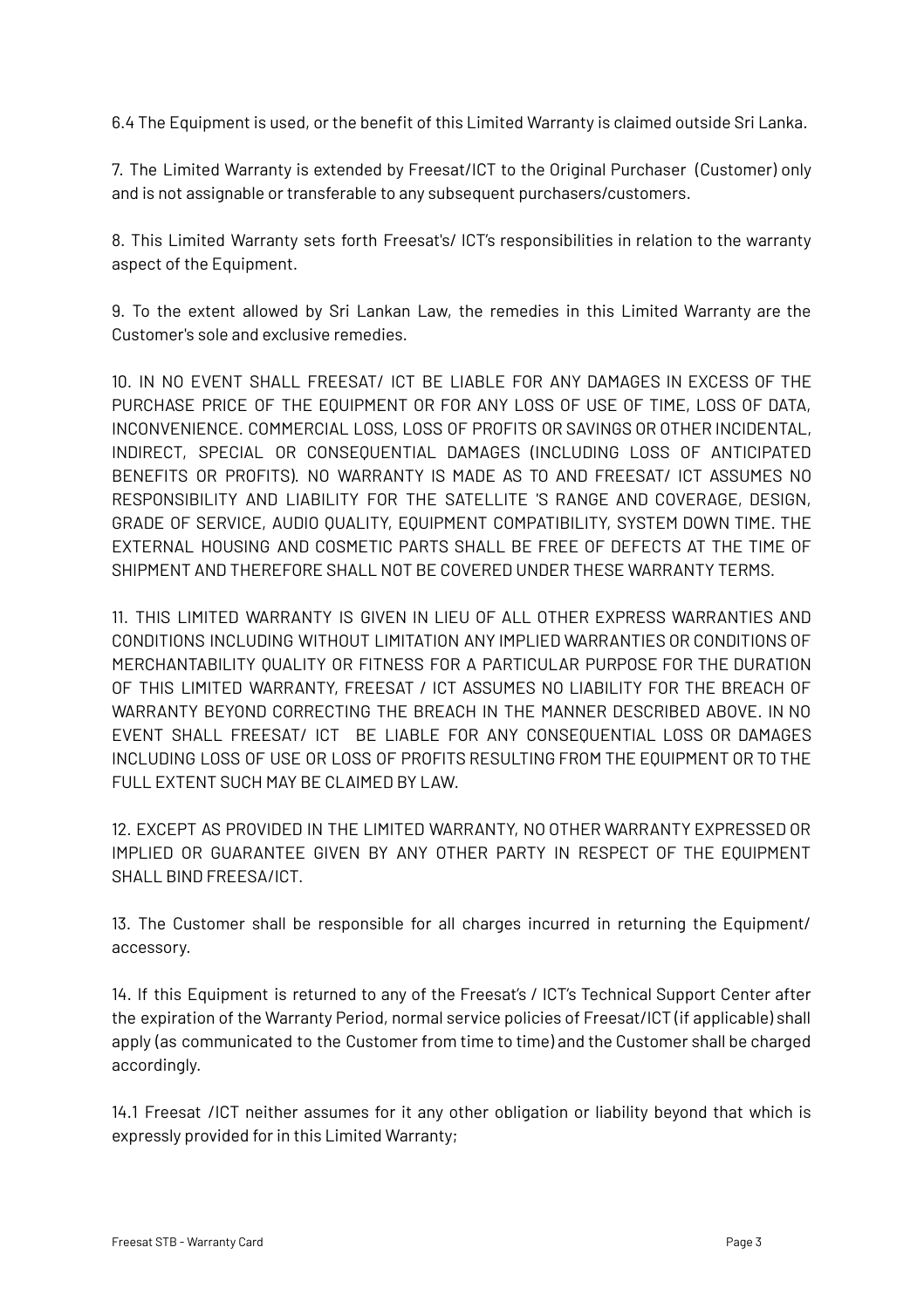14.2 All warranty information, Equipment features, and specifications are subject to change without notice.

15. Freesat/ICT makes no representations or warranties, either expressed or implied by or concerning any of the content of the Equipment.

16. Terms and conditions set forth in this Limited Warranty shall be governed and construed according to the laws of Sri Lanka.

## 17. ACCESSORIES

17.1 The battery (of applicable) and the charger accompanying the original device (along with the Equipment) purchased by the Customer are warranted to be free from manufacturing defects in workmanship , material or construction for a period of six (06) months from the date of such sale;

17.2 The remote controller (if applicable) purchased independently (of the Equipment) by the Customer or accompanying Equipment purchased by the Customer are warranted to be free from manufacturing defects in workmanship, material or construction for a period of three(03)months from the date of such sale. For avoidance of doubt, no warranty is given for other accessories except for which are specifically mentioned herein;

17.3 The replaced accessories are warranted only for the remaining unexpired Warranty Period of the accessories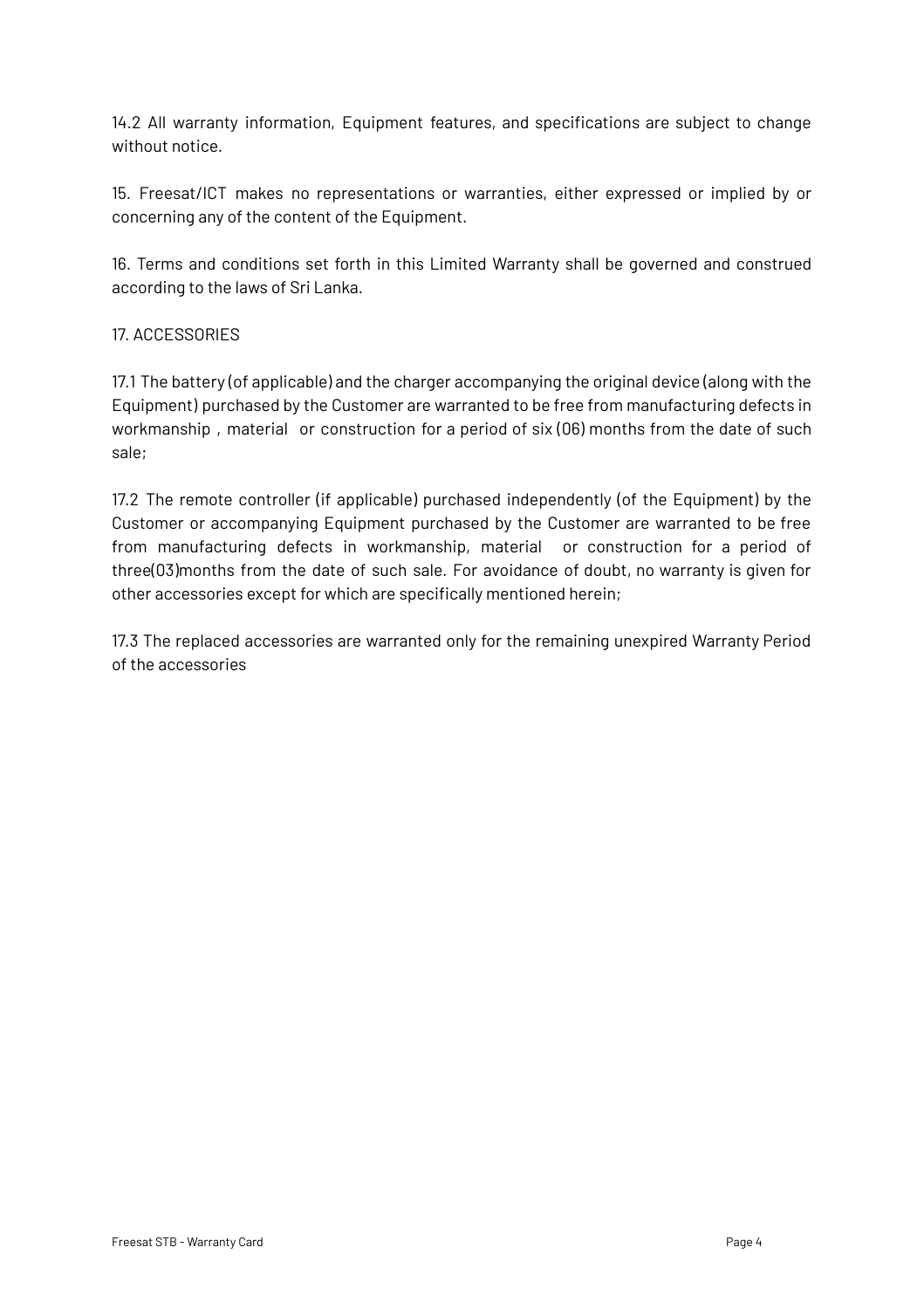1. වගකීම් සහතිකයේ විෂය පථය සහ වලංගු කාලසීමාව

යුනියන් තෙට්වර්ක් ඉන්ටර්නැෂනල් (පූද්.) සමාගම (PV 00203126) ICT සොලියුෂන්ස් (පූද්.) සමාගම (PV 67187)

ෙමම වගකීම් සහතිකය යටතේ මිලට ගන්නා උපකරණයෙහි, එය මිලට ගැනීමෙන් ආරම්භ වන දින සිට වසරක (01) කාලසීමාවක් සඳහා සාමානා භාවිතය සහ සේවා කිරීම යටතේ හුදෙක් යෙදූ අමුදුවා වල සහ වැඩ කුසලතාවගේ දෝෂ තොමැති බවට ආරම්භක වශයෙන් මිලට ගන්නා (පාරිභෝගිකයා) වෙත මෙයින් සහතික වනු ලැබේ. (සීමිත වගකීම් සහතිකය ) ලිසැට් සමාගම විසින්, සිය මනාපය පරිදි, ගාස්තු අයකිරීමකින් තොරව, එකී උපකරණ වගකීම් සහතිකයේ සඳහන් කාලසීමාව තුළ අලුත්වැඩියා කිරීම හෝ තිබෙන උපකරණ වෙනුවට අලුත් උපකරණ ලබාදීම සිදුකරනු ලැබේ. එසේ වුව ද, එකී උපකරණ සීමිත වගකීම් සහතිකයේ සඳහන් කොන්දේසි වලට අනුව, අලෙවි කළ නියෝජිත තැනට හෝ ලීසැට් සමාගමේ තාක්ෂණික ෙස්වා මධාසේථානය (119, මිනුවන්ගොඩ පාර, ගම්පහ) වෙත ආපසු භාරදීම සිදුකළ යුතු අතර, අදාළ දෝෂය හුදෙක් නිෂ්පාදකයාගේ දෝෂයක් /වරදක් නිසා උද්ගතවී නොමැති විටකදී, සහ/හෝ එකී දෝෂය මෙම වගකීම් සහතිකයෙන් ආවරණය තොකරන විටකදී, අලුත්වැඩියාවක් සිදුකිරීම සඳහා කරන යම් සෝදිසි පරීක්ෂාවක් වෙනුවෙන් පාරිභෝගිකයාගෙන් ගාස්තුවක් අයකිරීම පිණිස ලිසැට් සමාගම විසින් සිය අයිතිය තවදුරටත් රදවා තබාගනු ලඉබි. යම් සෝදිසි පරීක්ෂාවක් හෝ අලුත්වැඩියාවක් සඳහා ගාස්තුවක් අයකරන අවස්ථාවකදී, එකී ගාස්තුව සම්පූර්ණයෙන්ම පියවා දමන තුරු ලිසැට් සමාගමට එකී උපකරණය සිය භාරයේ තවදුරටත් රඳවා තබා ගනු ලැබිය හැකිය.

2. මෙම සීමිත වගකීම සහතිකයෙහි අනායාකාරයෙන් සඳහන් කරන්නේ නම් මිස, මෙම වගකීම් සහතිකය ශූී ලංකාවෙදී පමණක් අදාළ වේ.

3. එකී උපකරණය සේවා කිරීම සම්බන්ධ ( අලුත්වැඩියා කිරීම, තිබෙන උපකරණය වෙනුවට අලුතින් උපකරණයක් ලබාදීම, උපකරණයේ නිෂ්පාදන කුසලතාවය හෝ ඊට යෙදු අමුදුවා වල දෝෂයක් හා සම්බන්ධ ගැටලු ඇතුලුව ) ෆිුසැට් සමාගම විසින් ගන්නා සියලු තීරණ අවසානාත්මක වන අතර, එවැනි තීරණ වලින් බැඳී සිටීමට පාරිභෝගිකයා එකහ වන්නේ දෝෂ සහගත උපකරණයක් හෝ එහි යම් කොටසක් ෙවනුවට අලුතින් උපකරණයක් හෝ යම් කොටසක් ලබාදෙන විටක දී, එකී දෝෂ සහගත උපකරණය හෝ එහි අදාල කොටස ෆිුසැට් සමාගමේ දේපලක් බවට පත්වනු ඇත.

4. එකී උපකරණයට ඇඳුනු ලබන සහ එකී උපකරණය සම්බන්ධ කරගෙන භාවිතා කරන හෝ එකී උපකරණය කියාත්මක කිරීම සඳහා අවශා එහෙත් ලීසැට් සමාගම විසින් සපයා තොමැති යම් අවශේෂ උපකරණයක් සඳහා ලීසැට් සමාගමට කවරම ආකරයකින් උවද වගකීම දැරිය නොහැකි වේ.

5. මෙම සීමිත වගකීම් සහතිකයෙන් පහත සදහන් අවස්ථා ආවරණය කරනු තොලැබේ.

 $5.1$  එකී උපකරණය ලීසැට් සමාගමේ හෝ ලීසැට් සමගමේ බලයලත් බෙදාහරින්නන්ගෙන් / නියෝජිතයන්ගෙන් මිලදීගෙන තොතිබෙන අවස්ථාවකදී.

5.2 අනිසි භාවිතය, අසාමානා ලෙස පරිහරණය කිරීම, අසාමනා තත්වය, අවිධිමත් ලෙස ගබඩා කිරීම, ගතමනයට, දුවාවල හෝ තෙත්ගතියට නිරාවරණය, මළබැදීම, දියමළං කෑම සහ දූර්වර්ණයට, අධික උෂ්ණත්වයට නිරාවරණය කිරීම, වැලි, දුවිලි, අපදුවාකාරක, වෙනත් දූෂිත දුවා හෝ වෙනත් දූෂිත පාරිසරික තත්වයන්ට නිරාවරණය කිරීම, අවිධිමත් ලෙස සවිකිරීම වැනිදේ සිදුවෙනවිට උපදෙස් අත්පොතේ සඳහන් පූර්වාරක්ෂණයෙන් හෝ විධිමත් කීයාකරී උපදෙස් අනුගමනය කිරීම පැහැර හැරීම, තෙවන පාර්ශවයක් විසින් අලුත්වැඩියා කිරීම කොට භාවිතයට ගැනීම, අනිසි ලෙස කොටස්වලට වෙන් කිරීම, දේව කීයා සහ අවිරෝදය වැනි සිදුවීම්, ආහාර හෝ දුව වර්ග ඉහිරීයෑම, පාරිභෝගික පාලකයන් වැරදි ලෙස සකස් කිරීම වැනි ලීසැට් සමගමේ සාදාරණ පාලනයෙන් බැහැර වන වෙනත් කියා, යෙදු අමුදවා හෝ නිෂ්පාදන කුසලතාවගේ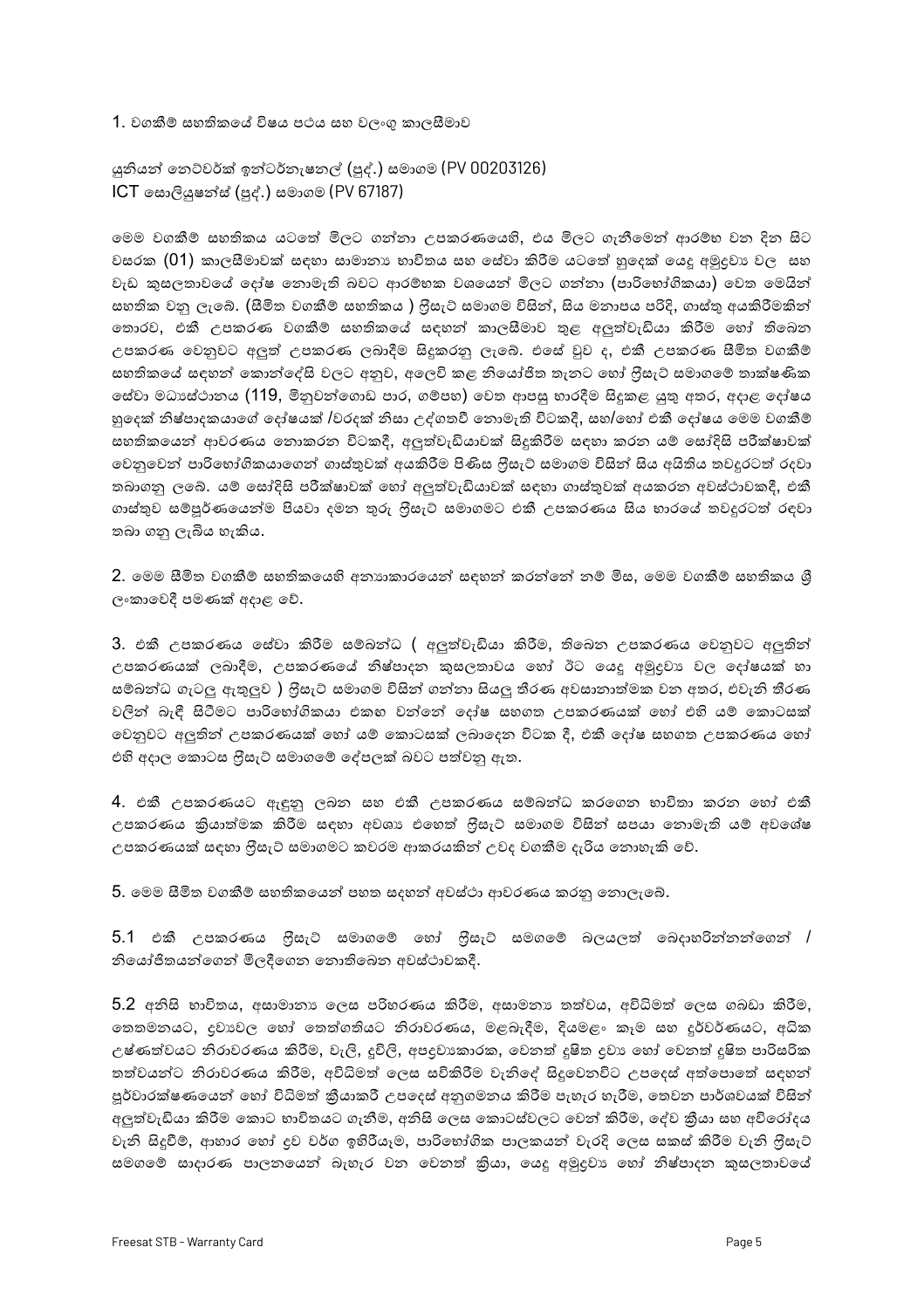ෙදා්ෂයන් මගින් ඍජුවම පැනනගින්නේ නම් මිස, විස විලායක සහ කඩනයක් වැනි පාරිභෝජාා කොටස්වල තිබෙන ඌණතාවන් හෝ ඇන්ටනාවල හානි සිදුවීම ඇතුලුව සහ පාරිභෝගික පාලනයේ අනිසි ගැලපුම් හෝ වෙනත් කියා එකී උපකරනයේ සාමනාා ක්ෂයවීම සහ වැහිරීම අනිසි විදුලිබල සැපයුම, සතුන් හෝ කෘමීන්ගෙන් බලපැම, සවිකීරීමේ දුර්වලතා හෝ වැඩසටහන්, දත්ත, වෙයිරස, පද්දතියට හානි කරන ලෙස සැකසු ස්පයිවෙයාර්, ටොජන්, වැඩසටහන් තෙවන පර්ශවයක මෘදුකාංග සහ / හෝ වෙනත් ලිපිගොනුවල දුර්වලතා හේතුකොටගෙන දෝෂයන් උද්ගත වන අවස්ථාවක දී.

 $5.3$  එකී උපකරණය හදුනාගැනීමට අසීරු වන ආකරයට එකී උපකරණයේ වගකීම් සහතික මුදාව / සිටිකරය ඉවත් කිරීම, විකෘති කිරීම හෝ වෙනස් කිරීම සිදුකර ඇති අවස්ථාවකදී,

5.4 එකී උපකරණය අවිධිමත් ලෙස අත්හදා බැලීම, කිුයාත්මක කිරීම, නඩත්තු කිරීම හෝ, ඊට යම් වෙනසක් හෝ සුලු වෙනසක් සිදුකර ඇති අවස්ථාවකදී,

 $5.5$  මිලටගත් වර්ෂය, මාසය සහ දිනය, පාරිභෝගිකයාගේ නම, විකුණුම්කරුගේ/ බෙදාහරින්නගේ නම සහ අනුනුමික අංකය සම්බන්ධයෙන් මෙම සීමිත වගකීම් සහතිකයේ යම් කවරමවූ ආකාරයක වෙනසක් සිදුකර ඇති අවස්ථාවකදී,

5.6 වගකීම් සහතිකයේ වලංගු කාලසීමව තුලදි, එකී උපකරණ සම්භන්දයෙන් උද්ගත වූවේ යැයි කියන ෙදා්ෂයක්, සොරකමක් හෝ අකියවීමක් පිළිබදව පාරිභෝගිකයා විසින් ලීසැට් සමාගම වෙත දන්වා තොතිබෙන අවස්ථාවකදී,

5.7 එකී උපකරණය ලිසැට් සමාගම විසින් සපයා නොමැති යම් උපාංගයක් සම්බන්ද කරගෙන භාවිතා කර තිබීම හෝ එකී උපකරණය සාධාරණ වශයෙන් භාවිතා කිරීමට අපේක්ෂා කරන අරමුණු වලට පරිබාහිරව වන කාරණා සදහා භාවිතා කිරීමට සිදුකර ඇති අවස්ථාවකදී,

5.8 සාමනාා පාරිභෝගිකයා විසින් පරිහරණය කිරීම නිසා එකී උපකරණයේ ප්ලාස්ටික් මතුපිට සහ වෙනත් සියලුම පරිහාහිර කොටස් සීරීම සහ හානිවීම සිදූවී ඇති අවස්ථාවකදී,

 $5.9$  එකී උපකරණය සමඟ මෘදුකාංග සපයා ඇති අවස්ථාවකදී,

 $5.10$  එකී උපකරණය සමග වගකීම් සහතිකය ආපසු බාර තොදීම සිදුකරන අවස්ථාවකදී, (එකී උපකරණය සම්බන්දයෙන් දරණ සියලුම සම්භන්ධිත සහ අනුශාංගික පිරිවැය ) (සේවා කිරීම සඳහා යෑම වෙනුවෙන් දරණ පිරිවැය අමතර කොටස්වල පිරිවැය, නඩත්තු පිරිවැය බාරදීම සඳහා දරණ පිරිවැයට යනාදියට සීමා තොවේ ) පාරිභෝගිකයා විසින් දැරිය යුතු වේ,

5.11 වගකීම් සහතිකයේ කාලසීමව තුල, සේවා කිරීමට යන අවස්ථාවකදී සේවා කිරීම පිණිස යාම වෙනුවෙන් ගාස්තුවක් ගෙවීමට පාරිභෝගිකයාට නියම වන විටකදී, එකී යෝජිත සේවා කිරීමට යාමට පෙරාතුව ලීසැට් සමාගම විසින් ඒ බව පාරිභෝගිකයාට දනුම්දිය යුතුයි,

 $6$ . මෙම වගකීම් සහතිකය පහත සදහන් අවස්ථාවල බලරහිත වේ.

 $6.1$  එකී උපකරණය සහ / හෝ උපාංග මත දිස්වෙන අනුකුමික අංකය හෝ යම් කවරම වූ වගකීම් සහතික මුදා / ස්ටිකර වෙනස් කිරීම, විකෘති කිරීම හෝ පලුදු කිරීම කර ඇති බවට සනථ වීම සිදුවන අවස්ථාවකදී.

 $6.2$  එකී උපකරණය සමග භාවිතා කිරීම කළ යුතු බවට සඳහන් කර ඇති උපකරණ හැර වෙනත් උපකරණ ෙහ් සේවා සමඟ උපාංග භාවිතා කිරීම සිදූවන අවස්ථාවකදී.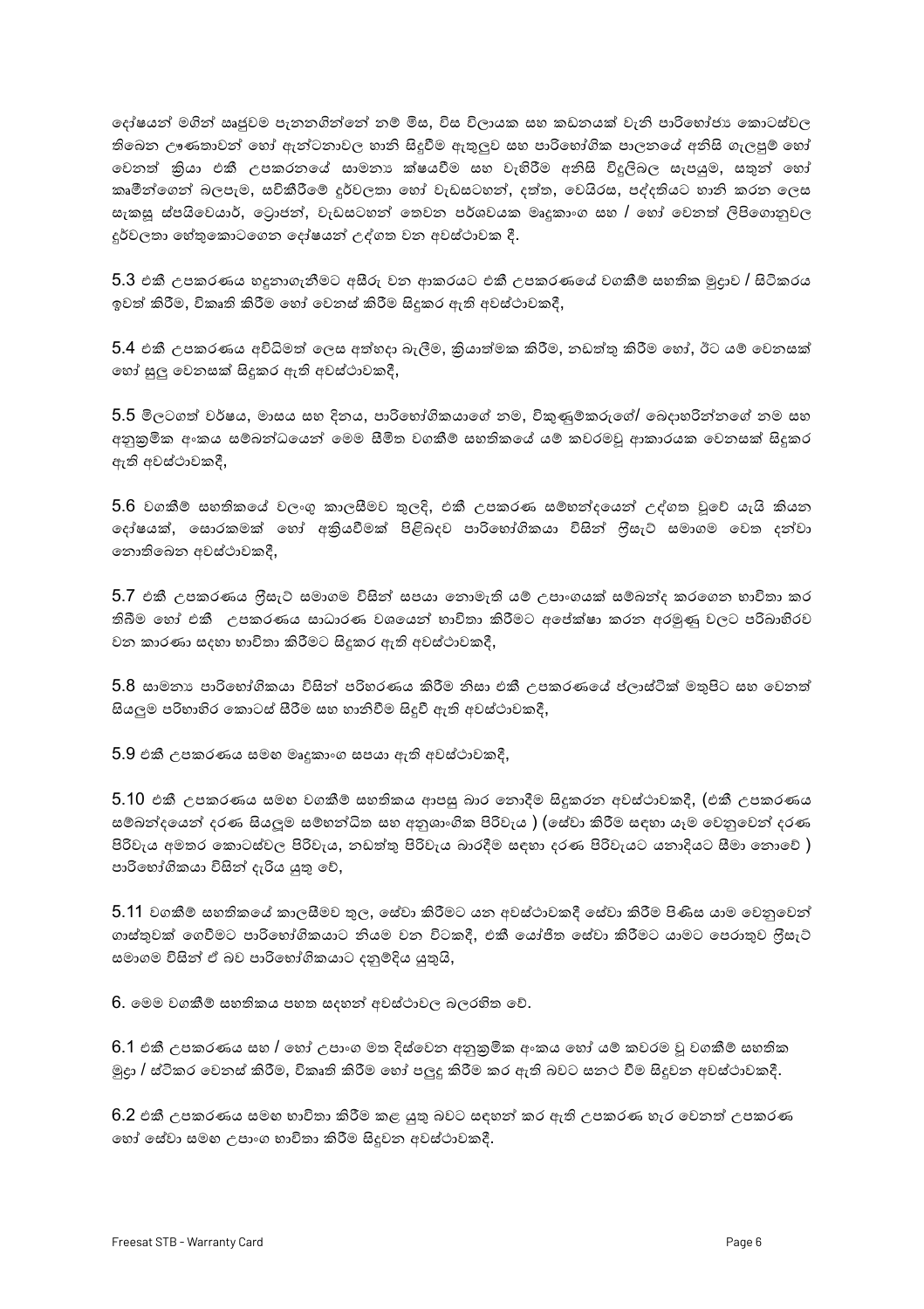6.3 ලීසැට් සමාගම වෙත කලින් ලිඛිත දැන්වීමකින් හාරදීමකින් තොරව, යම් කවරම වූ ආකාරයකට මෙම සීමිත වගකීම් සහතිකයේ අඩංගු යම් කොන්දේසියක් වෙනස් කිරීම හෝ සුළු වශයෙන් වෙනස් කිරීම සිදුකරන අවස්ථාවකදී.

 $6.4$  එකී උපකරණය භාවිතා කිරීම හෝ මෙම සීමිත වගකීම් සහතිකයේ පුතිලාභ සම්බන්ධයෙන් හිමිකම් ඉල්ලීම ශී ලංකාවෙන් බැහැරව සිදුකරන අවස්ථාවකදී,

7. මෙම සීමිත වගකීම් සහතිකය ෆීසැට් සමාගම විසින් පාරිභෝගිකයාට පමණක් ලබා දෙන අතර , එය පදනම්කර මිලට ගැනීමකදී / පාරිභෝගිකයෙකුට පැවරීම සිදු කළ නොහැක.

8. එකී උපකරණයෙහි වගකීම් සහතිකයේ අංගයන් පිළිබදව ෆිුිසැට් සමාගමේ වගකීම් මෙම සීමිත වගකීම් සහතිකයේ සඳහන් වේ.

9. ශූී ලංකාවේ නීතිය මහින් ඉඩ දී ඇති පුමාණයට මෙම සීමිත වගකීම් සහතිකයේ පුතිකර්ම වනාහි හුදෙක් පාරිභෝගිකයාගේ තනි සහ අනා පුතිකර්ම වේ.

10. එකී උපකරණයේ ගැනුම් මිල ඉක්මවා යන යම් කවරම වූ අලාභ හානි සඳහා හෝ කාලයේ උපයෝගීතාවයේ යම් කවරම වූ අහිමිවීමක් හෝ දත්ත අහිමිවීමක්, අපහසුතාවක්, වානිජ අහිමිවීමක්, ලාභයේ ගෝ ඉතිරි කිරීමේ අහිමිවීමක් හෝ වෙනත් අනුෂාංගික, වකු සුවිශේෂී හෝ අනියම් අලාභ හානියක් (අපේක්ෂිත වාසි හෝ ලාභ අහිමිවීමක් ඇතුළුව )සඳහා යම් කවරම විටක දී වූව ද, ෆිුසැට් සමාගම වෙත නීතිමය වගකීමක් නොතිබේ ජංගම වාහකයාගේ පරාසය, ආවරණ පථය ( අදාල වන විටකදී ) සැලැස්ම, ෙස්වා ශේණිය, ශුවණ තත්වය, උපකරණ ගැලපුම, පද්ධති අකීය කාලසීමාව සඳහා මෙයින් වගකියනු ගොලැබේ. පරිබාහිර කොටස් සහ පෙනුම වර්ධනය කරන කොටස් නැව්ගත කරන අවස්ථාවේදී දෝෂ වලින් තොර විය යුතු අතර, එබැවින් මෙම වගකීම් සහතිකයේ කොන්දේසි යටතේ ආවරණය නොවන්නේය.

11. මෙම වගකීම් සහතිකය වෙනත් සියලුම පුකාශිත හෝ වාහංගික වගකීම් සහ කොන්දේසි වෙනුවට සීමාකිරීමක් තොමැතිව යම් හාන්ඩයක් විකිණීමට සුදුසු බව, ගුණාත්මකභාවය හෝ යෝගාතාවය පිළිබඳ වගකීම් සහ කොන්දේසි අතුළත්ව මෙම සීමිත වගකීම් සහතිකයේ කාලසීමාව සඳහා පිරිනමනු ලැබේ. ඉහත විස්තර කර ඇති අන්දමට යම් කඩකිරීමක් නිවැරදි කිරීමෙන් ඔබ්බට මෙම වගකීම් සහතිකයේ කඩකිරීමක් සඳහා ෆීසැට් සමාගම නීතාානුකූල වගකීම භාරගනු නොලැබේ. එකී උපකරණ සම්බන්දයෙන් භාවිතය අහිමිවීම හෝ ලාභය අහිමිවීම ඇතුළුව යම් කවරම වූ අනුෂාංගික අලාභ හෝ හානි වෙනුවෙන් ලිසැට් සමාගමට නීතාහනුකූල වගකීමක් නොතිබේ.

12. මෙම සීමිත වගකීම් සහතිකයේ දක්වා ඇති පරිදි මිස, එකී උපකරණය සම්බන්ධයෙන් පුකාශිත හෝ වාහංගික යම් වෙනත් වගකීම් සහතිකයක් පිළිබඳව හෝ වෙනත් පාර්ශවයක් විසින් ලබාදෙන ඇපකරයක් සම්බන්ධයෙන් හෝ ෆිුසැට් සමාගමට බැඳීමක් නැත.

 $13$ . එකී උපකරණය / උපාංගය ආපසු බාරදීමේදී දැරීමට සිදුවන සියලු ගාස්තු සඳහා පාරිභෝගිකයා නිතාහනුකූලව වගකිව යුතුයි.

14. එකී උපකරණය වගකීම් සහතිකයේ කාලසීමාව ඉකුත්ව යාමට පසුව ලිසැට් තාක්ෂණික සහායක මධාස්ථානයක් වෙත ආපසු භාරදීම කරන අවස්ථාවකදී, ෆිුසැට් සමාගමේ සාමනා සේවා පුතිපත්ති ( අදාළ වේ නම් ) අදාළ වන අතර, ( කලින් කලට පාරිභෝගිකයාට දැනුම් දෙන පරිදි ) ඒ අනුව පාරිභෝගිකයාගෙන් ගාස්තු අයකරනු ලැබේ.

14.1 මෙම වගකීම් සහතිකයේ පුකාශිතවම විදිවිධාන සලසා ඇති යම් බැදීමකින් හෝ නීතාානුකූල වගකීමකින් ඔබ්බට පැනනගින යම් බැදීමක් හෝ නීතාානුකූල වගකීමක් ලීසැට් සමාගම විසින් භාරගනු නොලැබේ.